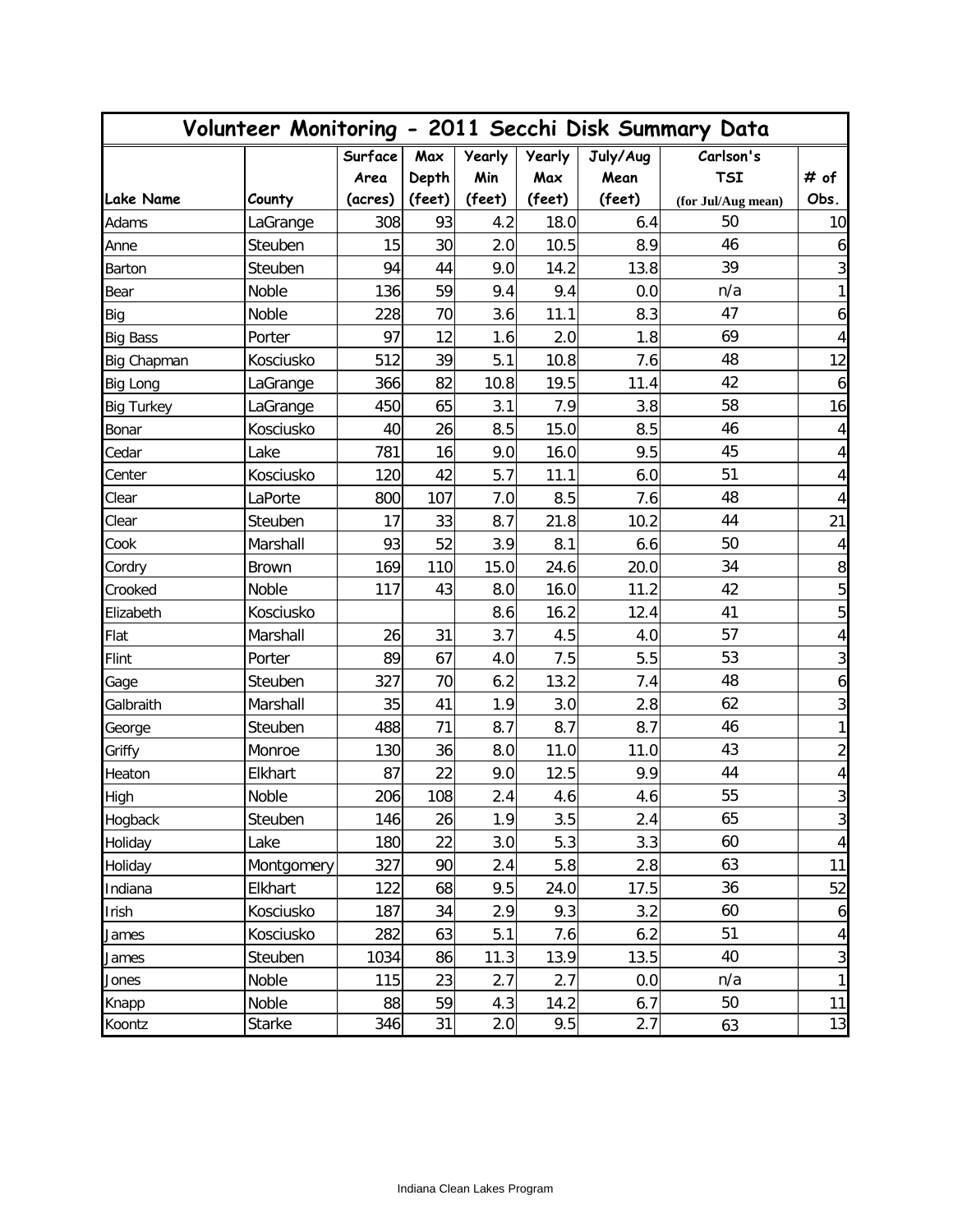| Volunteer Monitoring - 2011 Secchi Disk Summary Data |              |         |        |               |               |          |                    |                  |
|------------------------------------------------------|--------------|---------|--------|---------------|---------------|----------|--------------------|------------------|
|                                                      |              | Surface | Max    | <b>Yearly</b> | <b>Yearly</b> | July/Aug | Carlson's          |                  |
|                                                      |              | Area    | Depth  | Min           | Max           | Mean     | <b>TSI</b>         | # of             |
| Lake Name                                            | County       | (acres) | (feet) | (feet)        | (feet)        | (feet)   | (for Jul/Aug mean) | Obs.             |
| Lake of the Woods                                    | LaGrange     | 136     | 84     | 4.2           | 13.0          | 7.4      | 48                 | 4                |
| Lake of the Woods                                    | Marshall     | 416     | 48     | 3.0           | 5.6           | 3.0      | 61                 | 4                |
| Lamb                                                 | Johnson      | 95      | 42     | 2.1           | 7.4           | 6.3      | 51                 | 15               |
| Little Cedar                                         | Whitley      | 45      | 75     | 7.9           | 11.1          | 9.3      | 45                 | $\sqrt{5}$       |
| Little Chapman                                       | Kosciusko    | 177     | 31     | 3.0           | 4.6           | 3.6      | 58                 | 11               |
| Little Crooked                                       | Whitley      | 11      |        | 3.0           | 7.0           | 3.7      | 58                 | $\overline{5}$   |
| Little Long                                          | Noble        | 71      | 65     | 4.9           | 7.5           | 0.0      | n/a                | $\overline{2}$   |
| Little Turkey                                        | LaGrange     | 135     | 30     | 2.0           | 5.0           | 2.0      | 67                 | $\mathbf{2}$     |
| Long                                                 | Porter       | 65      | 27     | 7.6           | 8.8           | 8.1      | 47                 | 3                |
| Loomis                                               | Porter       | 62      | 55     | 4.5           | 5.0           | 4.5      | 55                 | $\overline{a}$   |
| Lost                                                 | Marshall     | 416     | 48     | 3.9           | 4.2           | 4.0      | 57                 | $\overline{2}$   |
| Louise                                               | Porter       | 228     | 34     | 12.3          | 12.3          | 0.0      | n/a                | 1                |
| Manitou                                              | Fulton       | 713     | 44     | 2.2           | 6.1           | 2.7      | 63                 | 9                |
| Martin                                               | LaGrange     | 26      | 56     | 4.7           | 13.2          | 9.1      | 45                 | 12               |
| Maxinkuckee                                          | Marshall     | 1854    | 88     | 6.0           | 12.5          | 6.2      | 51                 | $\mathbf 5$      |
| McClish                                              | Steuben      | 509     | 71     | 6.7           | 16.4          | 12.0     | 41                 | $\pmb{4}$        |
| Nyona                                                | Fulton       | 104     | 32     | 3.4           | 6.0           | 3.4      | 59                 | $\overline{2}$   |
| Ole Swimming Hole                                    | Morgan       | 110     | 27     | 1.9           | 6.6           | 3.4      | 60                 | 10               |
| Olin                                                 | LaGrange     | 103     | 82     | 4.3           | 13.9          | 7.3      | 49                 | 12               |
| Oliver                                               | LaGrange     | 371     | 91     | 4.2           | 17.3          | 5.5      | 53                 | 12               |
| Oswego                                               | Kosciusko    | 83      | 36     | 4.9           | 9.2           | 5.8      | 52                 | $\overline{4}$   |
| Palestine                                            | Kosciusko    | 230     | 23     | 2.6           | 11.4          | 4.7      | 55                 | $7\vert$         |
| Pinestone                                            | Harrison     |         |        | 4.1           | 8.0           | 5.0      | 54                 | $\overline{7}$   |
| Pretty                                               | Marshall     | 97      | 40     | 12.5          | 16.0          | 12.5     | 41                 | $\mathbf{3}$     |
| Rachel                                               | Kosciusko    |         |        | 7.7           | 13.6          | 9.5      | 45                 | $\mathbf 5$      |
| Ridinger                                             | Kosciusko    | 55      | 12     | 3.0           | 7.0           | 4.2      | 56                 | $\overline{3}$   |
| Sechrist                                             | Kosciusko    | 99      | 59     | 8.6           | 9.2           | 8.8      | 46                 | $\boldsymbol{8}$ |
| Shriner                                              | Whitley      | 120     | 74     | 7.1           | 25.5          | 18.5     | 35                 | 12               |
| Silver                                               | Steuben      | 238     | 38     | 8.5           | 10.3          | 10.0     | 44                 | $\overline{4}$   |
| Skinner                                              | Noble        | 125     | 32     | 1.9           | 6.7           | 2.5      | 64                 | 12               |
| Snow                                                 | Steuben      | 422     | 84     | 6.7           | 7.5           | 7.2      | 49                 | 5                |
| Spirit                                               | Marion       |         |        | 3.0           | 3.3           | 0.0      | n/a                | $\overline{4}$   |
| Steinbarger                                          | Noble        | 73      | 36     | 3.7           | 6.0           | 3.8      | 58                 | 7                |
| Sweetwater                                           | <b>Brown</b> | 275     | 100    | 16.0          | 22.0          | 21.0     | 33                 | $\overline{4}$   |
| Syracuse                                             | Kosciusko    | 564     | 35     | 6.6           | 8.3           | 7.4      | 48                 | $\overline{4}$   |